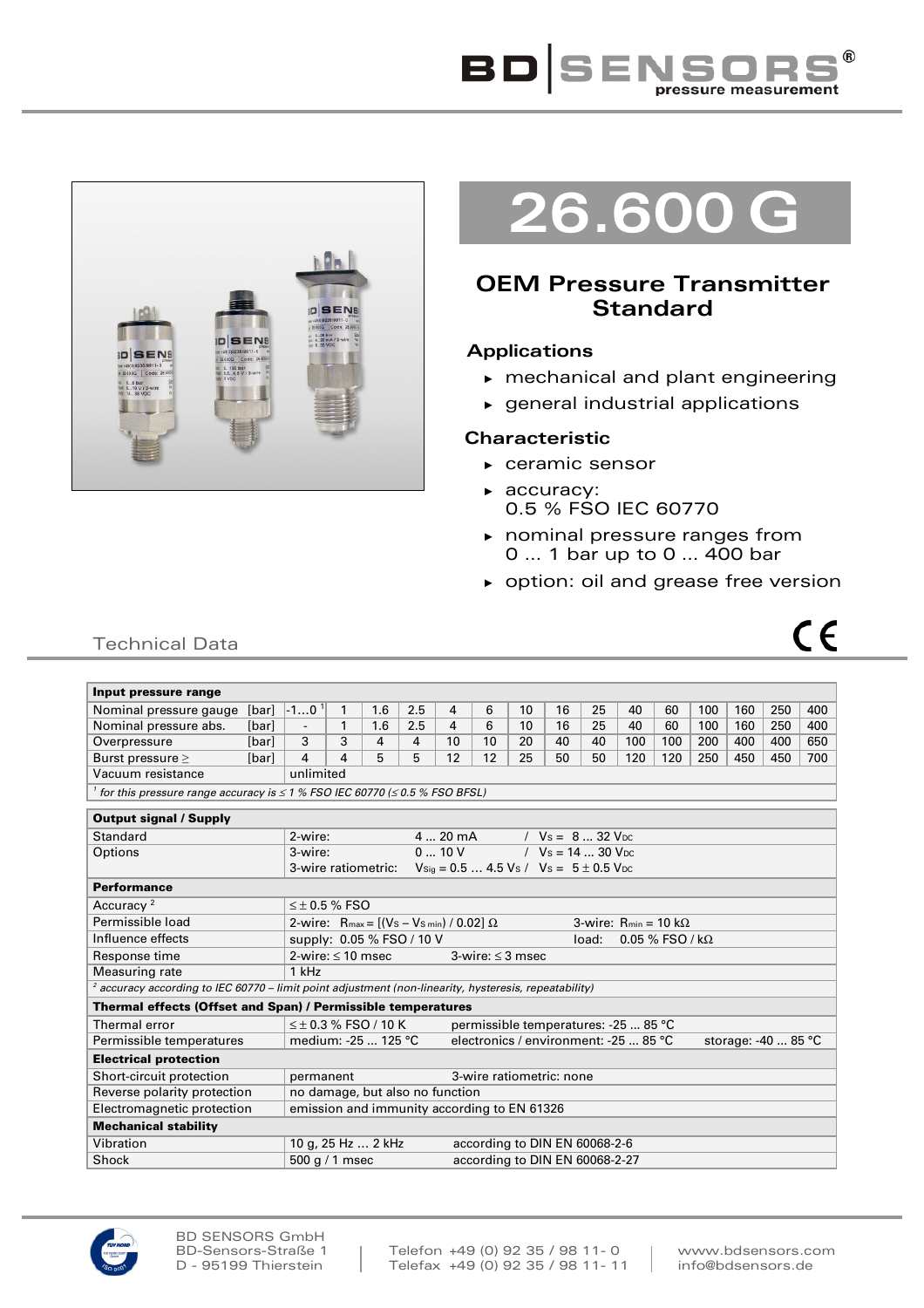| <b>Materials</b>                                                                             |                                                               |                                                                |  |  |  |  |  |  |
|----------------------------------------------------------------------------------------------|---------------------------------------------------------------|----------------------------------------------------------------|--|--|--|--|--|--|
| Pressure port / housing                                                                      | stainless steel 1.4301 (304)                                  |                                                                |  |  |  |  |  |  |
| Seals (media wetted)                                                                         | <b>FKM</b>                                                    | others on request                                              |  |  |  |  |  |  |
| Diaphragm                                                                                    | ceramics Al <sub>2</sub> O <sub>3</sub> 96 %                  |                                                                |  |  |  |  |  |  |
| Media wetted parts                                                                           | pressure port, seals, diaphragm                               |                                                                |  |  |  |  |  |  |
| <b>Miscellaneous</b>                                                                         |                                                               |                                                                |  |  |  |  |  |  |
| Weight                                                                                       | approx. 120 g                                                 |                                                                |  |  |  |  |  |  |
| Current consumption                                                                          | 2-wire: max. 25 mA                                            | 3-wire ratiometric: typ. 1.5 mA                                |  |  |  |  |  |  |
|                                                                                              | 3-wire voltage: typ. 5 mA (short circuit current: max. 20 mA) |                                                                |  |  |  |  |  |  |
| Long term stability                                                                          | $\leq \pm 0.3$ % FSO / year at reference conditions           |                                                                |  |  |  |  |  |  |
| Operational life                                                                             | $> 100 \times 10^6$ cycles                                    |                                                                |  |  |  |  |  |  |
| CE-conformity                                                                                | EMC Directive: 2004/108/EC                                    | Pressure Equipment Directive: 97/23/EC (module A) <sup>3</sup> |  |  |  |  |  |  |
| $3$ This directive is only valid for devices with maximum permissible overpressure > 200 bar |                                                               |                                                                |  |  |  |  |  |  |
|                                                                                              |                                                               |                                                                |  |  |  |  |  |  |

### Wiring diagrams





#### Pin configuration

| Electrical connection   | ISO 4400   | Micro (contact<br>distance 9.4 mm) | M12x1 (4-pin),<br>plastic | cable colours<br>(DIN 47100) |
|-------------------------|------------|------------------------------------|---------------------------|------------------------------|
| $Supply +$              |            |                                    |                           | wh (white)                   |
| $Supply -$              |            |                                    |                           | bn (brown)                   |
| $Signal + (for 3-wire)$ |            |                                    |                           | gn (green)                   |
| Shield                  | ground pin | ground pin                         |                           | gn/ye (green / yellow)       |

#### Electrical connections (dimensions in mm)



 $1/4"$ NPT $\rightarrow$ G1/4" DIN 3852 G1/4" EN 837 G1/4" EN 837 G1/2" EN 837 G1/2" EN 837 This data sheet contains product specification, properties are not guaranteed. Subject to change without notice. This data sheet contains product specification, properties are not guaranteed. Subject to change without notice.

Tel: +49 (0) 92 35 / 98 11- 0 www.bdsensors.com<br>Fax: +49 (0) 92 35 / 98 11- 11 info@bdsensors.de Fax: +49 (0) 92 35 / 98 11- 11

 $G1/4"$ 

 $G1/4$ <sup>"</sup> $\rightarrow$ 



26.600G\_E\_090910

 $\Box$ 

| G1/2" ⊦